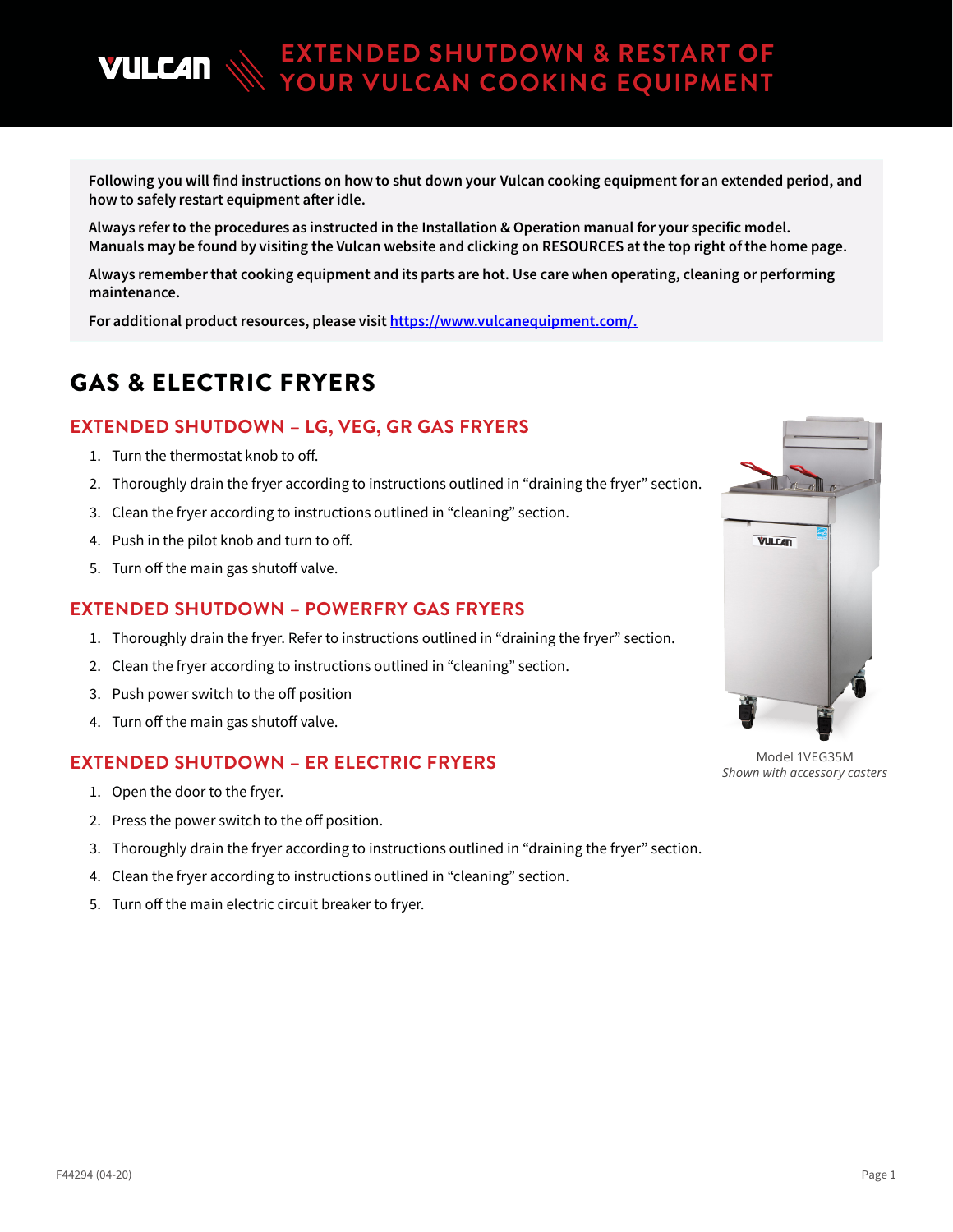## GAS & ELECTRIC FRYERS *(CONTINUED)*

## **DRAINING THE TANK – FREESTANDING FRYERS WITHOUT FILTRATION**

- 1. Turn off fryer.
- 2. Insert the drain extension into the drain valve. Tighten only hand tight.
- 3. Direct the drain spout into the container that you want to drain the shortening into.
- 4. Open the drain valve. The oil will drain into the container. When the container is full or the fryer tank is empty, close the drain valve. Repeat this step until the fryer is empty. Remove the drain extension and place it back into the provided holder.

### **DRAINING THE TANK – FRYERS WITH BUILT-IN FILTRATION**

#### **Fryers with Millivolt (M) controls:**

- 1. Turn thermostat knob to off position.
- 2. Open drain valve and allow oil to drain into filter pan.
- 3. Close drain valve.
- 4. Attach high temperature hose to male quick disconnect.
- 5. Place nozzle end into a discard container.
- 6. Pull lever to turn on motor/pump.
- 7. Once oil is drained from filter pan push lever in to turn off motor/pump.

#### **Fryers with Analog (A) Controls:**

- 1. Do not turn off power.
- 2. Open drain valve and allow oil to drain into filter pan.
- 3. Close drain valve.
- 4. Discard oil using flush/discard hose. Make sure that the vertical filter switch is on discard.
- 5. Place nozzle end into a discard container.
- 6. Press filter switch on control panel to turn on motor/pump.
- 7. Once oil is drained from filter pan press filter switch to turn off motor/pump.
- 8. Press filter switch to flush/ filter and not discard.

#### **Fryers with Digital (D) or Computer (C) Controls:**

- 1. Do not turn off power.
- 2. Open drain valve and allow oil to drain into filter pan.
- 3. Close drain valve.
- 4. Discard oil using flush/discard hose. Make sure that the vertical filter switch is on discard.
- 5. Place nozzle end into a discard container.
- 6. Pull lever to turn on motor/pump.
- 7. Press filter switch on control panel to turn on motor/pump. Hold for at least 3 seconds.
- 8. Once oil is drained from filter pan press filter switch to turn off motor/pump.